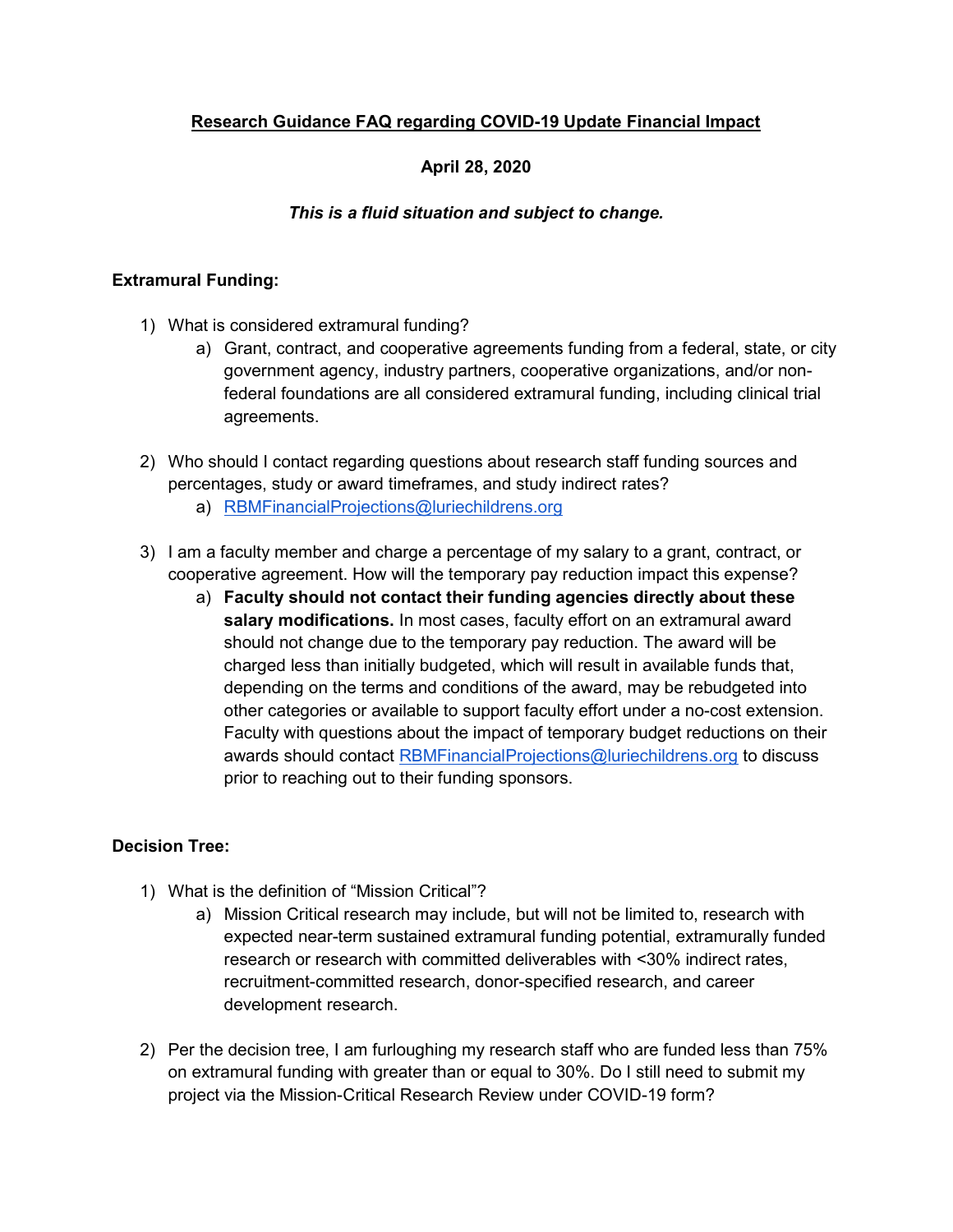- a) Yes please submit all projects that are not extramurally funded with 30% or more indirect rates.
- 3) Is the IDC rate more than 30% or greater than or equal to 30%
	- a) The IDC rate is greater than or equal to 30%.
- 4) Is the study-associated staff effort distribution more than 75% or greater than or equal to 75%?
	- a) The study-associated staff effort distribution is greater than or equal to 75%.
- 5) I have research staff who are on multiple projects. How does this factor into the review for furlough decisions?
	- a) We recognize that many research staff are funding on multiple projects. Regardless of how many projects fund a specific research staff member, at least 75% of their effort would need to come from extramural funding with at least 30% IDC for the research staff member to not be furloughed.

# Internal Funding:

- 1) What is considered internal funding?
	- a) Internal funding includes start-up, philanthropic, operational, strategic research initiative, and residual funds.
- 2) Can I use my residual funds to cover research staff effort?
	- a) Yes residual funds are encouraged to be used to support research staff effort.

### Unpaid Furloughs:

- 1) My research is paused due to the research restrictions in place under COVID-19. Should research staff be furloughed for only one week out of the four week period?
	- a) The leading principle for research staff furlough decisions should follow the Medical Center guidance on staffing to meet business needs (i.e., research study needs) and sharing the burden of reduced compensation as equitably as possible while mitigating the burden for as many of our coworkers as possible. Based on the needs of a specific research study, research staff may be furloughed for longer than one week during the next four week period if the research is paused or reduced.
- 2) May my research staff answer emails, phone calls, or text messages during their furlough period?
	- a) No research staff on unpaid furlough are not permitted to do any work, including answering their email, phone calls, or text messages during their furlough period.